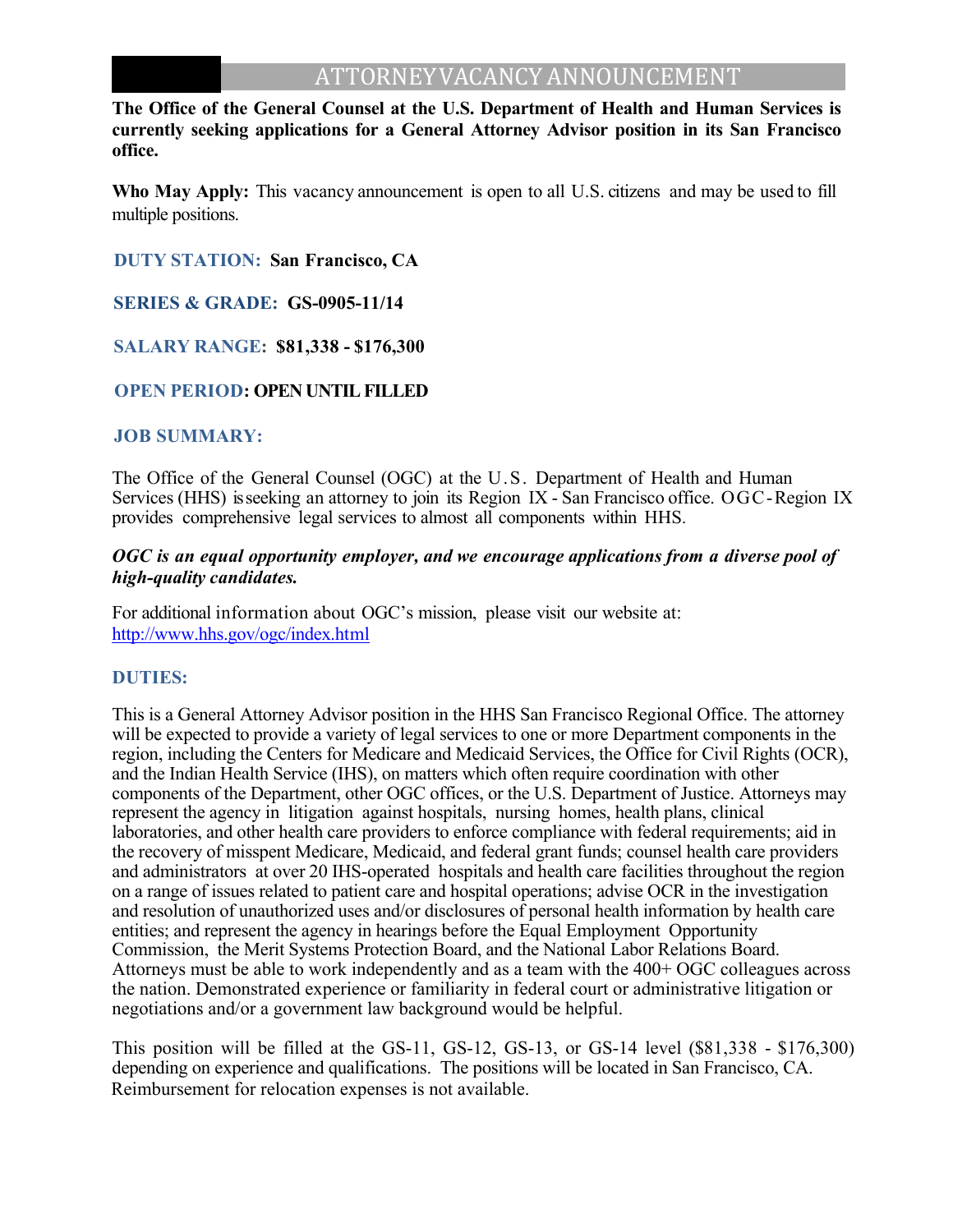### **QUALIFICATIONS REQUIRED:**

Your resume and supporting documentation will be used to determine whether you meet the position qualifications listed on this announcement. Salary will be commensurate with education and experience.

The following are required qualifications:

- $\checkmark$  You must possess a Juris Doctor (J.D.) from an accredited ABA law school.
- $\checkmark$  Have at least (3) three years of experience after law school as a practicing attorney.
- $\checkmark$  Possess proof that bar status is active, in good standing and eligible to practice before the highest court of a State, U.S. Commonwealth, U.S. Territory, or the District of Columbia.
- $\checkmark$  Possess substantial familiarity in one or more of the following areas: civil litigation, employment law, or health care law.

#### **CONDITIONS OF EMPLOYMENT:**

- $\checkmark$  Must maintain active bar membership in good standing and be eligible to practice law before the highest court of a State, U.S. Territory, U.S. Commonwealth, or the District of Columbia.
- $\checkmark$  Must submit official law school transcripts.
- **Security and Background Requirements:** If not previously completed, a background security investigation w ill be required for all appointees. Appointment will be subject to the applicant's successful completion of a background security investigation and favorable adjudication. Failure to successfully meet these requirements may be grounds for appropriate personnel action. In addition, if hired, a background security reinvestigation or supplemental investigation may be required at a later time. Applicants are also advised that all information concerning qualifications is subject to investigation. False representation may be grounds for non-consideration, non-selection, and/or appropriate disciplinary action.
- $\checkmark$  **E-Verify:** If you are selected for this position, the documentation that you present for purposes of completing the Department of Homeland Security (DHS) Form I-9 will be verified through the DHS "E-Verify" System. Federal law requires DHS to use the E-Verify System to verify employment eligibility of all new hires and as a condition of continued employment obligates the new hire to take affirmative steps to resolve any discrepancies identified by the system. The U.S. Department of Health and Human Services is an E-Verify Participant.
- **Direct Deposit:** Federal employees are required to have Federal salary payments made by direct deposit to a financial institution of their choosing.
- $\checkmark$  A confidential OGE Financial disclosure statement will be required. https://www2.oge.gov/web/oge.nsf/Resources/Financial+Disclosure
- $\sqrt{\frac{1}{\text{Two-year trial period may be required}}$ .
- $\checkmark$  Travel, transportation, and relocation expenses will not be paid.
- $\checkmark$  This position is not in a bargaining unit.
- $\checkmark$  Multiple selections may be made from this announcement.

In accordance with Executive Order 12564 of September 14, 1986, The Department of Health and Human Services (HHS) is a Drug-Free Federal Workplace. The Federal government, as the largest employer in the Nation, can and should show the way towards achieving drug-free workplaces through programs designed to offer drug users a helping hand, and at the same time demonstrating